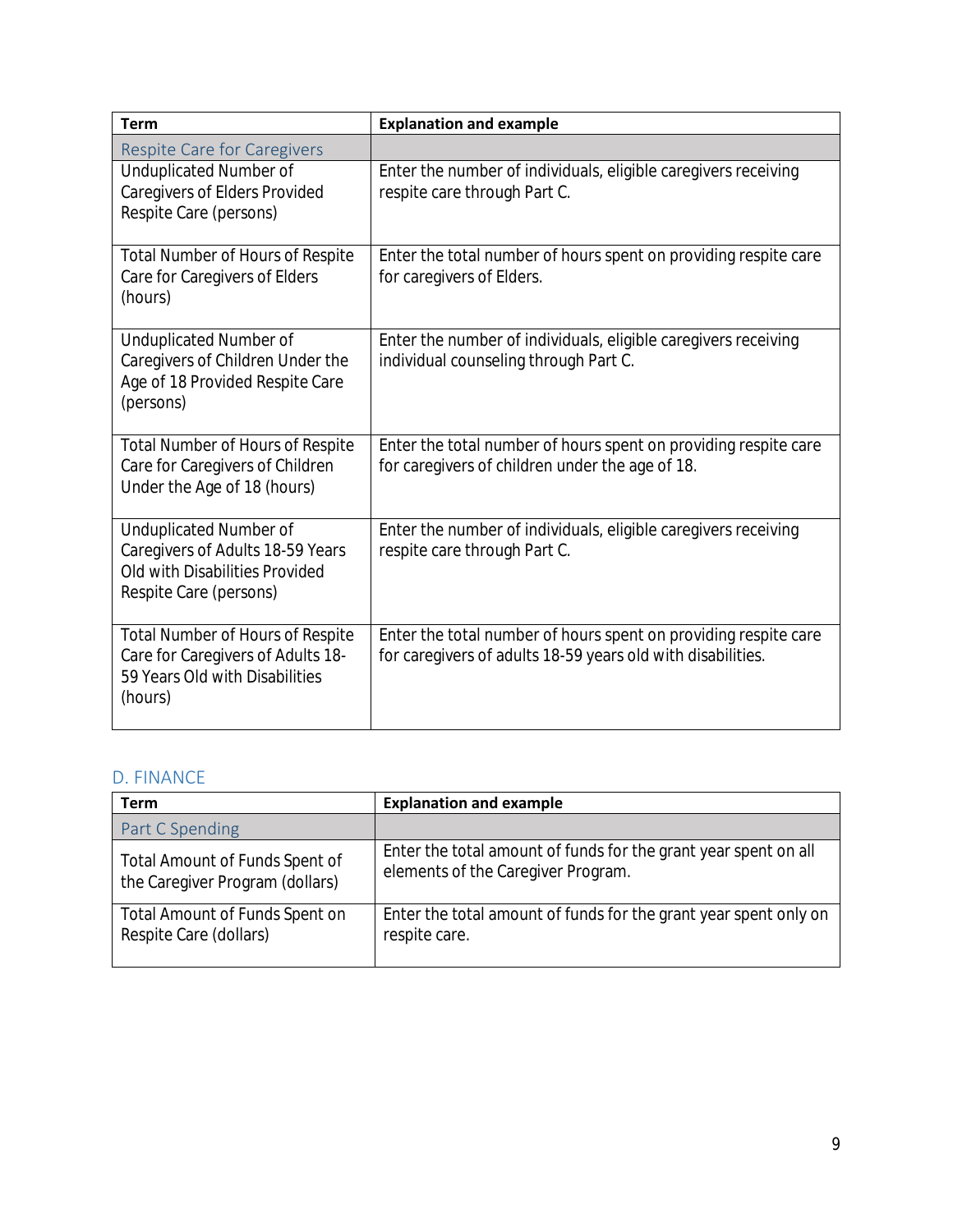## Other Nutrition Services

| Total number of sessions of Nutrition Education.                   | Session(s) |
|--------------------------------------------------------------------|------------|
| Total number of persons who received <b>Nutrition Counseling</b> . | Person(s)  |
| Total number of hours of <b>Nutrition Counseling</b> .             | Hour(s)    |

## **C. SUPPORTIVE SERVICES**

### Access Services

| Total number of contacts of Information/Assistance.      | Contact(s)        |
|----------------------------------------------------------|-------------------|
| Total number of Outreach activities.                     | <b>Activities</b> |
| Unduplicated number of persons receiving Case            |                   |
| Management.                                              | Person(s)         |
| Total number of hours of Case Management.                | Hour(s)           |
| Unduplicated number of persons receiving Transportation. | Person(s)         |
|                                                          | One-way           |
| Total one-way trips of Transportation.                   | trip(s)           |

### In-home Services

| Unduplicated number of persons receiving Homemaker       | Person(s)  |
|----------------------------------------------------------|------------|
| Services.                                                |            |
| Total number of hours of Homemaker Services.             | Hour(s)    |
| Unduplicated number of persons receiving Personal        | Person(s)  |
| <b>Care/Home Health Aid Services.</b>                    |            |
| Total number of hours of Personal Care/Home Health Aid   | Hour(s)    |
| Service.                                                 |            |
| Unduplicated number of persons receiving Chore Services. | Person(s)  |
| Total number of hours spent on Chore Services.           | Hour(s)    |
| Total number of contacts of Visiting.                    | Contact(s) |
| Total number of contacts of Telephoning.                 | Contact(s) |

## Other Supportive Services

| Total number of Social Events held.                                                               | Event(s)  |
|---------------------------------------------------------------------------------------------------|-----------|
| Total number of persons receiving Health Promotion and<br><b>Wellness activities.</b>             | Person(s) |
| Total number of visits to persons in nursing facilities/homes<br>or residential care communities. | Visit(s)  |

Optional space for other supportive services offered that are not listed above (1500 words or less):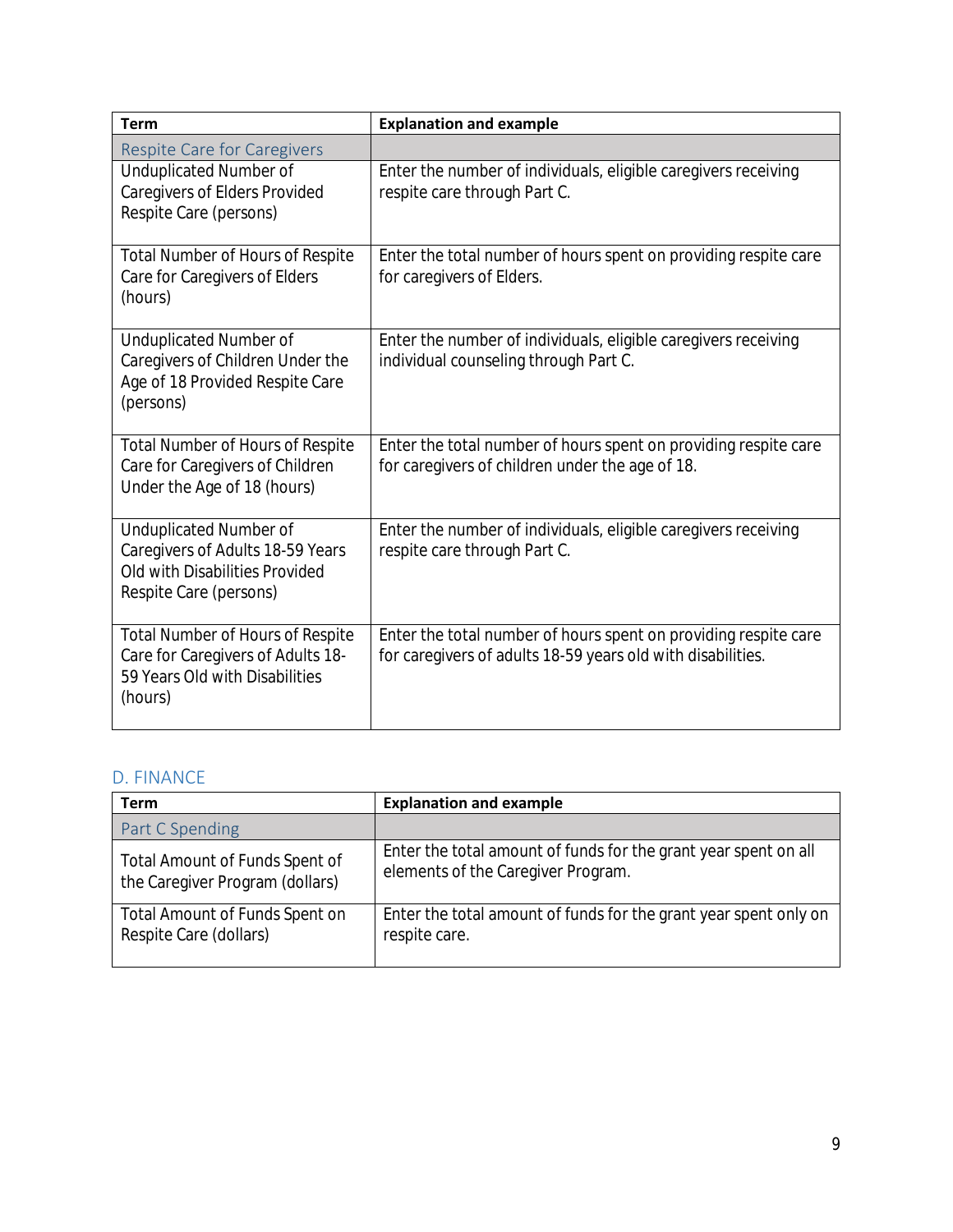## **D. FINANCE**

## Part A/B Spending

| Total amount of funds spent on Congregate and Home-<br>delivered Meals. | <b>Dollars</b> |
|-------------------------------------------------------------------------|----------------|
| Total amount of funds spent on Supportive Services<br>Programming.      | <b>Dollars</b> |

Optional explanation of elements included in total amount of funds (1500 words or less):

### What other sources of funds help you support your Title VI services:

| Tribal funds     | Yes or No |
|------------------|-----------|
| State funds      | Yes or No |
| Title III funds  | Yes or No |
| Other grants     | Yes or No |
| <b>Donations</b> | Yes or No |

*This finance section will be an addendum to the 425. This will NOT be used for audits.*

## **E. STORYTELLING**

Please share an example of how your Title VI program has helped an individual or your community (1500 words or less):

\*\*OFFICIAL SIGNATURE\*\* - If only completing Title VI, Part A/B of this report go to page [insert page] to sign and date.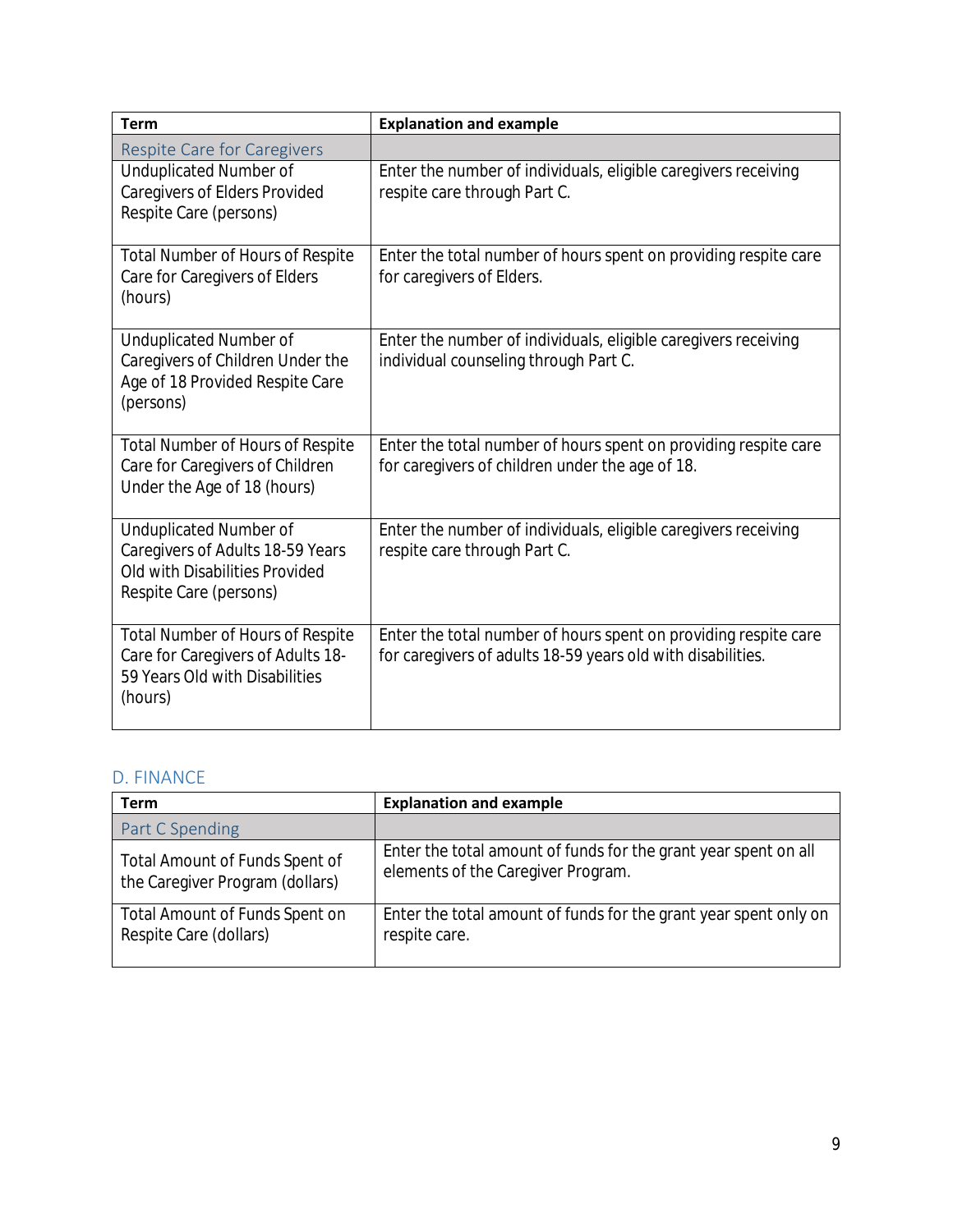# **TITLE VI, PART C REPORT**

## **A. STAFFING INFORMATION**

Enter the number of staff paid wholly or partly by Title VI, Part C funds.

|                 | Full-time staff |           |
|-----------------|-----------------|-----------|
| Full-time staff |                 | Person(s) |
|                 |                 |           |
|                 | Part-time staff |           |

| י טוע טוווע טעטוו          |  |  |
|----------------------------|--|--|
| - 11<br>t-time staff.<br>້ |  |  |
|                            |  |  |

## **B. TOTAL CAREGIVERS SERVED**

*Caregivers served by the Title VI program are informal, unpaid providers of in-home and community care. Caregivers may be family members, neighbors, friends, or others.*

| Unduplicated number of caregivers to Elders or         |  |           |
|--------------------------------------------------------|--|-----------|
| individuals of any age with Alzheimer's disease and    |  | Person(s) |
| related disorders.                                     |  |           |
| Unduplicated number of Elder caregivers caring for     |  | Person(s) |
| children under the age of 18.                          |  |           |
| Unduplicated number of Elder caregivers providing care |  |           |
| to adults 18-59 years old with disabilities.           |  | Person(s) |

## **C. CAREGIVER SUPPORT SERVICES**

#### Services for Caregivers

| Total number of activities of Information Services<br>provided.     | <b>Activities</b> |  |
|---------------------------------------------------------------------|-------------------|--|
|                                                                     |                   |  |
| Total number of contacts of Information and Assistance<br>provided. | Contact(s)        |  |
| Unduplicated number of caregivers receiving Counseling              | Person(s)         |  |
| (e.g. formal and/or informal counselors).                           |                   |  |
| Total number of hours of Counseling.                                | Hour(s)           |  |
| Total number of sessions of Support Group.                          | Session(s)        |  |
| Unduplicated number of caregivers served in Caregiver               |                   |  |
| Training.                                                           | Person(s)         |  |
| Total number of hours of Caregiver Training.                        | Hour(s)           |  |

**Supplemental Services**: (report on units provided, unduplicated caregivers served, service category) **Service Category Description of Service Unduplicated Caregivers**

There will be a dropdown menu of service categories: **Home Modification/Repairs, Consumable Items, Lending Closet, Homemaker/Chore/Personal Care Service, Financial Support, Other**.